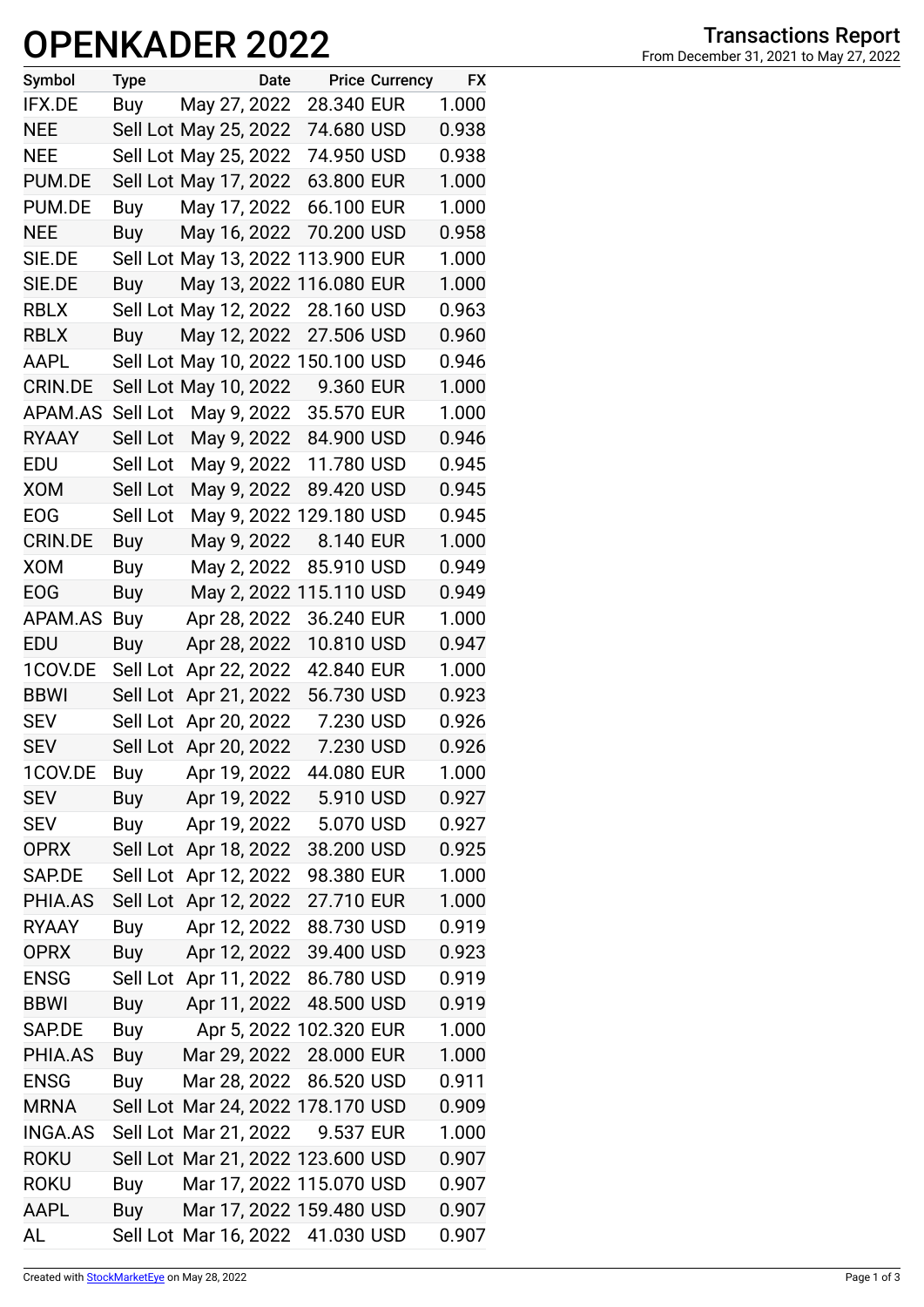## **OPENKADER 2022**

| Symbol                                  | <b>Type</b> |                                   | Date |                        | <b>Price Currency</b> | <b>FX</b> |
|-----------------------------------------|-------------|-----------------------------------|------|------------------------|-----------------------|-----------|
| <b>MRNA</b>                             | Buy         | Mar 16, 2022 151.480 USD          |      |                        |                       | 0.908     |
| <b>INGA.AS</b>                          | Buy         | Mar 15, 2022                      |      | 8.946 EUR              |                       | 1.000     |
| SHELL.AS Sell Lot                       |             | Mar 9, 2022                       |      | 24.250 EUR             |                       | 1.000     |
| AL                                      | Buy         | Mar 8, 2022                       |      | 35.160 USD             |                       | 0.920     |
| <b>BTU</b>                              | Sell Lot    | Mar 7, 2022                       |      | 24.560 USD             |                       | 0.920     |
| AMAT                                    | Sell Lot    | Mar 7, 2022 125.780 USD           |      |                        |                       | 0.920     |
| DBPK.DE                                 | Sell Lot    | Mar 4, 2022                       |      | 0.421 EUR              |                       | 1.000     |
| DBPD.DE                                 | Sell Lot    | Mar 4, 2022                       |      | 1.865 EUR              |                       | 1.000     |
| <b>BTU</b>                              | Sell Lot    | Mar 4, 2022                       |      | 25.330 USD             |                       | 0.915     |
| SHELL.AS Buy                            |             | Mar 4, 2022                       |      | 22.420 EUR             |                       | 1.000     |
| DBPK.DE                                 | Buy         | Mar 4, 2022                       |      | 0.408 EUR              |                       | 1.000     |
| DBPD.DE                                 | <b>Buy</b>  | Mar 4, 2022                       |      | 1.773 EUR              |                       | 1.000     |
| AMAT                                    | Buy         | Mar 3, 2022 131.210 USD           |      |                        |                       | 0.900     |
| <b>BTU</b>                              | Buy         | Mar 1, 2022 18.300 USD            |      |                        |                       | 0.892     |
| LQQ.PA                                  | Sell Lot    | Feb 28, 2022 717.650 EUR          |      |                        |                       | 1.000     |
| SE                                      | Sell Lot    | Feb 28, 2022 143.880 USD          |      |                        |                       | 0.894     |
| DBPK.DE                                 | Sell Lot    | Feb 25, 2022                      |      | 0.425 EUR              |                       | 1.000     |
| LQQ.PA                                  | Buy         | Feb 25, 2022 667.040 EUR          |      |                        |                       | 1.000     |
| SE                                      | <b>Buy</b>  | Feb 25, 2022 126.500 USD          |      |                        |                       | 0.887     |
| DBPK.DE                                 | Sell Lot    | Feb 24, 2022                      |      | 0.451 EUR              |                       | 1.000     |
| DBPK.DE                                 | Buy         | Feb 23, 2022                      |      | 0.398 EUR              |                       | 1.000     |
| AAPL                                    | Sell Lot    | Feb 22, 2022 165.770 USD          |      |                        |                       | 0.884     |
| <b>FUBO</b>                             | Sell Lot    | Feb 17, 2022                      |      | 9.750 USD              |                       | 0.880     |
| <b>PLTR</b>                             | Sell Lot    | Feb 17, 2022                      |      | 12.400 USD             |                       | 0.880     |
| AD.AS                                   | Sell Lot    | Feb 16, 2022                      |      | 27.900 EUR             |                       | 1.000     |
| <b>ARE</b>                              |             | Sell Lot Feb 14, 2022 184.900 USD |      |                        |                       | 0.885     |
| <b>ORCL</b>                             |             | Sell Lot Feb 14, 2022 79.140 USD  |      |                        |                       | 0.884     |
| <b>FUBO</b>                             |             | Sell Lot Feb 11, 2022 11.200 USD  |      |                        |                       | 0.876     |
| <b>FLOW.AS</b>                          | Sell Lot    |                                   |      | Feb 9, 2022 34.060 EUR |                       | 1.000     |
| <b>FUBO</b>                             | Buy         | Feb 9, 2022 10.100 USD            |      |                        |                       | 0.875     |
| <b>PLTR</b>                             | Buy         | Feb 9, 2022 13.745 USD            |      |                        |                       | 0.875     |
| VNA.DE                                  |             | Sell Lot Feb 4, 2022 49.500 EUR   |      |                        |                       | 1.000     |
| FLOW.AS Sell Lot Feb 2, 2022 34.840 EUR |             |                                   |      |                        |                       | 1.000     |
| M                                       |             | Sell Lot Feb 2, 2022 24.940 USD   |      |                        |                       | 0.885     |
| <b>LYV</b>                              | Sell Lot    | Feb 2, 2022 109.040 USD           |      |                        |                       | 0.885     |
| ORCL                                    | Buy         |                                   |      | Feb 2, 2022 82.070 USD |                       | 0.884     |
| <b>ARE</b>                              | Buy         | Jan 31, 2022 191.410 USD          |      |                        |                       | 0.893     |
| MSFT                                    |             | Sell Lot Jan 27, 2022 298.300 USD |      |                        |                       | 0.897     |
| <b>LYV</b>                              | Buy         | Jan 27, 2022 104.630 USD          |      |                        |                       | 0.897     |
| <b>MSFT</b>                             | Buy         | Jan 27, 2022 303.250 USD          |      |                        |                       | 0.897     |
| <b>COIN</b>                             |             | Sell Lot Jan 26, 2022 189.900 USD |      |                        |                       | 0.885     |
| <b>COIN</b>                             | Buy         | Jan 26, 2022 192.180 USD          |      |                        |                       | 0.885     |
| DBPD.DE                                 |             | Sell Lot Jan 25, 2022 1.466 EUR   |      |                        |                       | 1.000     |
| DBPK.DE                                 |             | Sell Lot Jan 25, 2022 0.414 EUR   |      |                        |                       | 1.000     |
| <b>VNA.DE</b>                           | Buy         | Jan 25, 2022 47.500 EUR           |      |                        |                       | 1.000     |